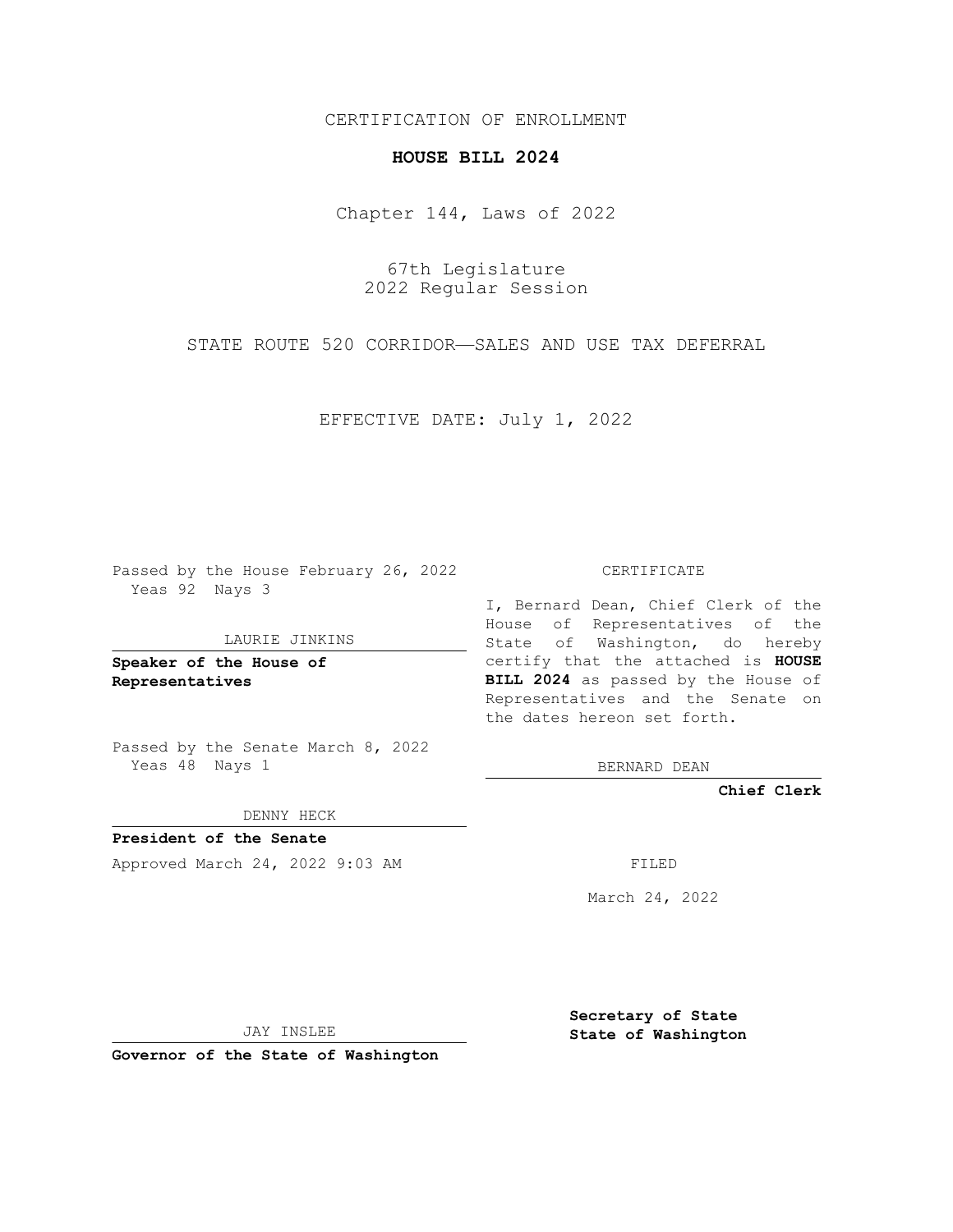## **HOUSE BILL 2024**

Passed Legislature - 2022 Regular Session

**State of Washington 67th Legislature 2022 Regular Session**

**By** Representatives Fey, Valdez, Macri, and Pollet

Read first time 01/18/22. Referred to Committee on Transportation.

1 AN ACT Relating to a sales and use tax deferral for projects to 2 improve the state route number 520 corridor; amending RCW 47.01.412; 3 creating a new section; and providing an effective date.

4 BE IT ENACTED BY THE LEGISLATURE OF THE STATE OF WASHINGTON:

5 **Sec. 1.** RCW 47.01.412 and 2008 c 270 s 7 are each amended to read as follows:6

 (1)(a) Any person involved in the construction of the state route number 520 bridge replacement and HOV project may apply for deferral of state and local sales and use taxes on the site preparation for, 10 the construction of, the acquisition of any related machinery and equipment that will become a part of, and the rental of equipment for 12 use in, the project.

 (b) Application shall be made to the department of revenue in a form and manner prescribed by the department of revenue. The application must contain information regarding estimated or actual costs, time schedules for completion and operation, and other information required by the department of revenue. The department of 18 revenue shall approve the application within ((sixty)) 60 days if it 19 meets the requirements of this section.

20 (2) The department of revenue shall issue a sales and use tax 21 deferral certificate for state and local sales and use taxes imposed